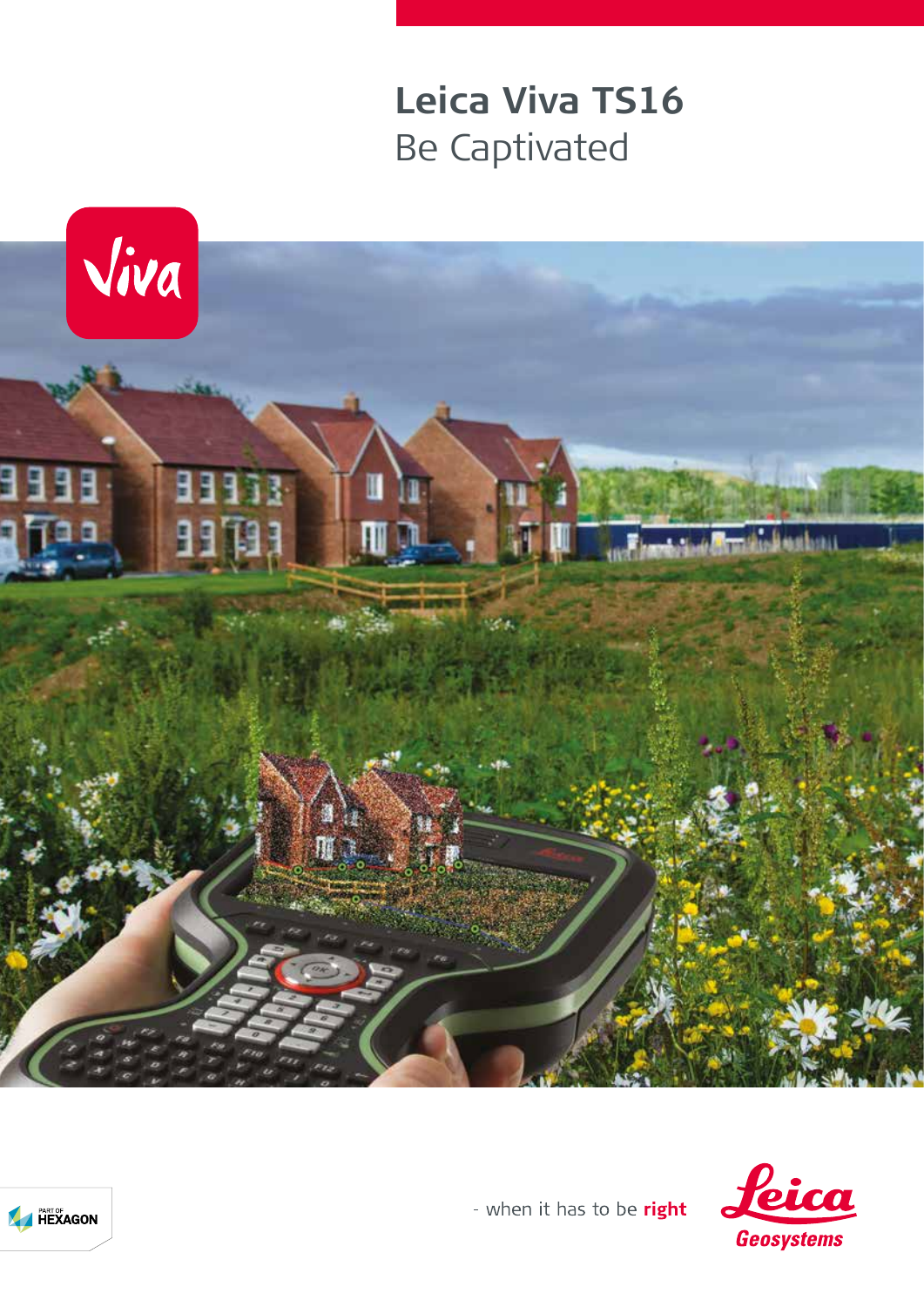# **Leica Viva TS16 Total Station –**  Self-learning in any application

Meet the world's first self-learning total station. Automatically adjusting to any environmental conditions, the Leica Viva TS16 locks onto your, and only your, target. Regardless of how challenging the task or the amount of distractions in the field, this total station exceeds your expectations.

Cover a wide range of applications when this total station sees precisely what you see. Known for the most comprehensive imaging capability available, you can capture exact conditions for any worksite through the self-learning capability of the Leica Viva TS16.





#### **Engaging software**

The Leica Viva TS16 total station comes with the revolutionary Captivate software, turning complex data into the most realistic and workable 3D models. With easy-to-use apps and familiar touch technology, all forms of measured and design data can be viewed in all dimensions. Leica Captivate spans industries and applications with little more than a simple swipe, regardless of whether you work with GNSS, total stations or both.



## **Infinitely bridging the field to the office**

While Leica Captivate captures and models data in the field, Leica Infinity processes the information back in the office. A smooth data transfer ensures the project stays on track. Leica Captivate and Leica Infinity work in conjunction to join previous survey data and edit projects faster and more efficiently.

## **ACC**<sup>></sup>

- **Automatically and continuously adapts for best** measurement performance to site conditions, such as rain, fog, dust, sun, heat shimmer and reflections
- **I** Identifies and ignores irrelevant targets and reflections

#### **Customer care is only a click away**

- Automated target aiming range up to 1.500 m
- Automated target locking range up to 1,000 m
- **Accelerated target search with PowerSearch**
- Robust and highly-accurate position delivery in high dynamic applications

Through Active Customer Care (ACC), a global network of experienced professionals is only a click away to expertly guide you through any problem. Eliminate delays with superior technical service, finish jobs faster with excellent consultancy support, and avoid costly site revisits with online service to send and receive data directly from the field. Control your costs with a tailored Customer Care Package, giving you peace of mind you're covered anywhere, anytime.



**ATRplus, born from five generations of optimisation, takes known and trusted automation performance to the next level. This superior technology maximises the total station's ability to remain locked on your target, ignoring other distractions in the field.** 

The Leica Viva TS16 learns the environment, delivers accurate positions even in difficult dynamic applications, and offers the fastest re-lock in case of interrupted line of sight.



#### **WORLD'S FIRST SELF-LEARNING TOTAL STATION**

### **ATRplus WITH DOMINANT PERFORMANCE**

## **IMAGE ASSISTED SURVEYING**

- **5** megapixel wide angle overview camera
- Video frame rate of up to 20 Hz onboard and remote
- **Automatic panoramic image capture**
- **Tap and turn for aiming**

## **PINPOINT R1000 DISTANCE MEASUREMENT**

- **Single EDM** for high accuracy and wide range at the same time
- Visible measurement beam of small spot size
- **Measurement range on any surface up to 1,000 m**

## **POWERED BY LEICA CAPTIVATE**

- **Engaging software with immersive experience**
- **Full 5" WVGA display**
- Familiar apps at the simplicity of touch